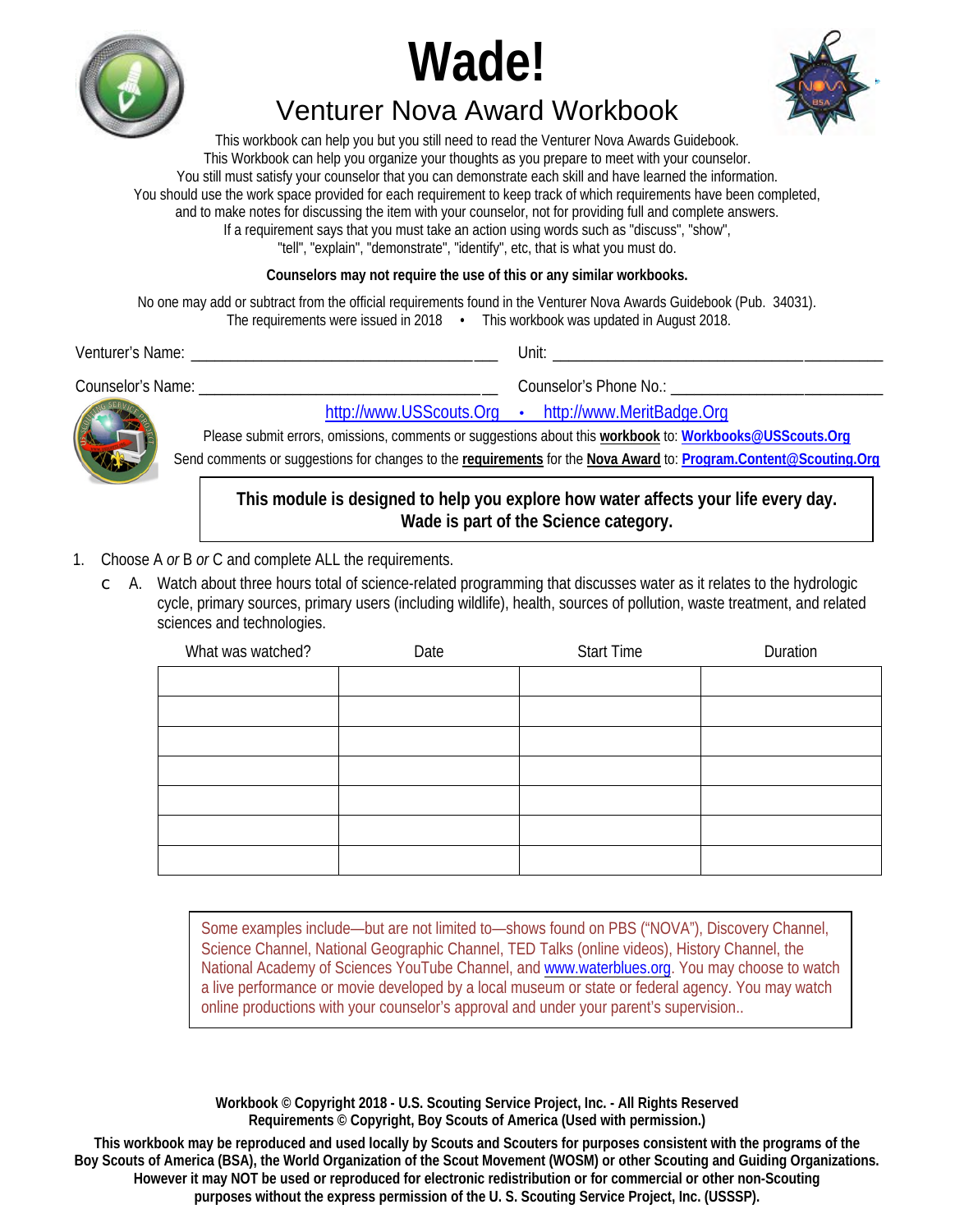## Wade!

# Then do the following:

1. Make a list of at least five questions or ideas from the show(s) you watched.

| . |
|---|
|   |
|   |
|   |
|   |
|   |
|   |
|   |
|   |
|   |
|   |
|   |
|   |
|   |
|   |
|   |
|   |
|   |
|   |
|   |
|   |
|   |
|   |
|   |
|   |
|   |
|   |
|   |
|   |
|   |
|   |
|   |
|   |
|   |
|   |
|   |
|   |
|   |
|   |
|   |
|   |
|   |
|   |
|   |
|   |
|   |
|   |
|   |
|   |
|   |
|   |
|   |
|   |
|   |
|   |
|   |
|   |
|   |
|   |
|   |
|   |
|   |
|   |
|   |
|   |
|   |
|   |
|   |
|   |
|   |
|   |
|   |
|   |
|   |
|   |
|   |
|   |
|   |
|   |
|   |
|   |
|   |
|   |
|   |
|   |
|   |
|   |
|   |
|   |
|   |
|   |
|   |
|   |

2. Discuss two of the questions or ideas with your counselor.

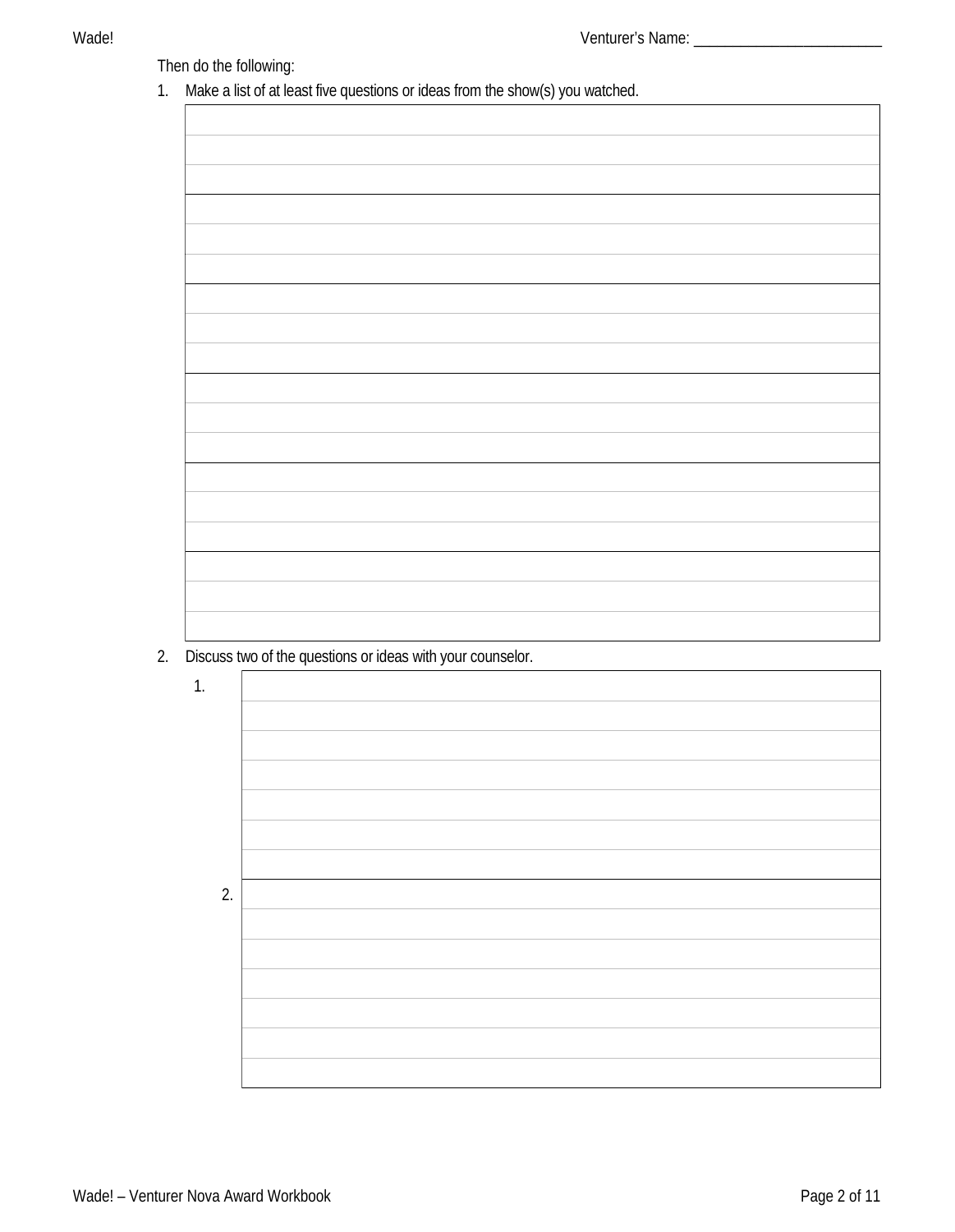$\subset$  B. Read (for about three hours total) about water as it relates to the hydrologic cycle, primary sources, primary users, health, sources of pollution, waste treatment, and related sciences and technologies.

| Date | <b>Start Time</b> | <b>End Time</b> | <b>Duration</b> |
|------|-------------------|-----------------|-----------------|
|      |                   |                 |                 |
|      |                   |                 |                 |
|      |                   |                 |                 |
|      |                   |                 |                 |
|      |                   |                 |                 |

Examples of magazines include—but are not limited to—Odyssey, Popular Science, Science Illustrated, Natural History, Scientific American, Nature Conservancy, Sage Magazine, Smithsonian, National Geographic, LakeLine, and WaterWorld.

Then do the following:

1. Make a list of at least five questions or ideas from each article.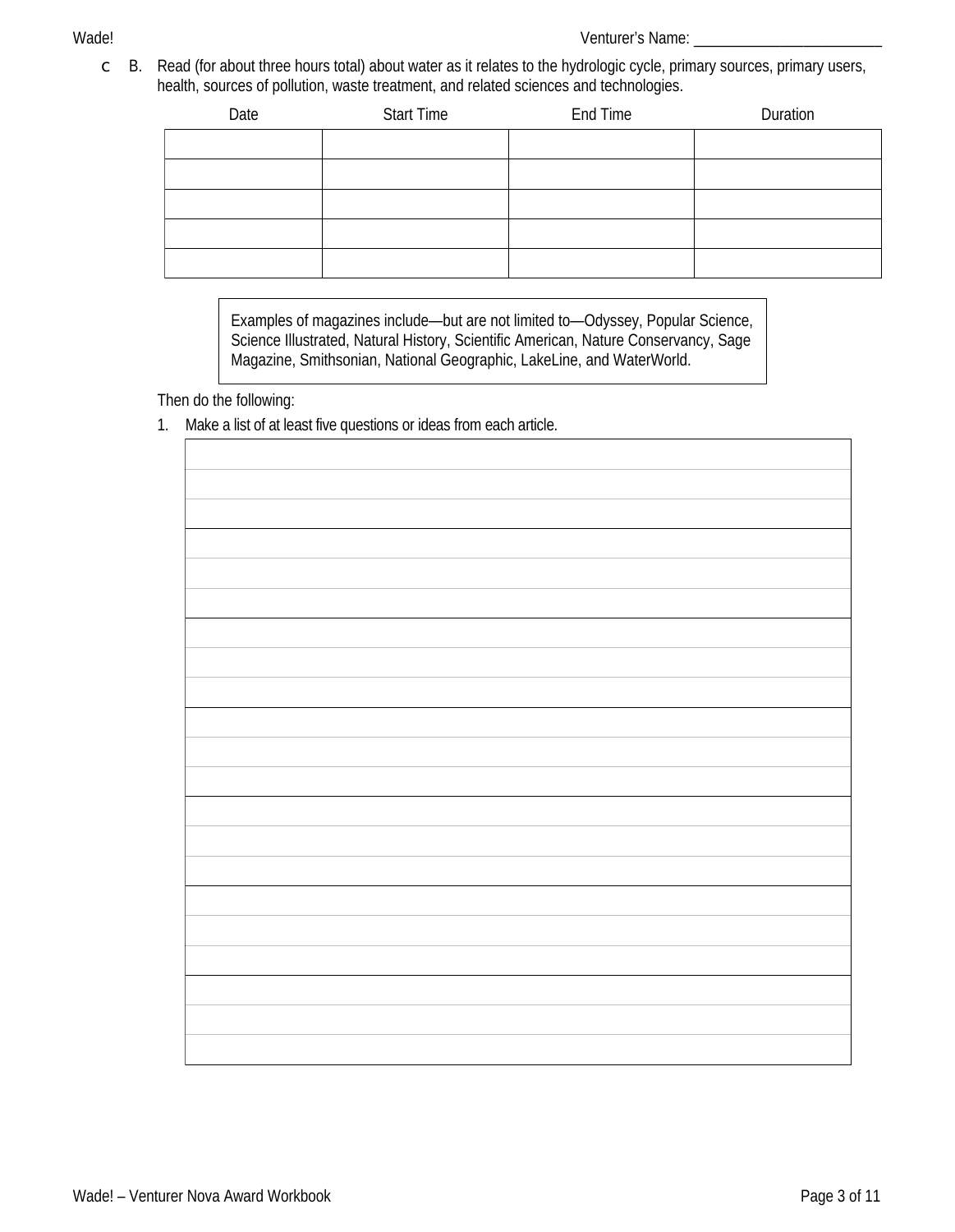## 2. Discuss two of the questions or ideas with your counselor.



# $\subset$  C Do a combination of reading, watching, and researching (about three hours total).

| What was watched or read? | Date | <b>Start Time</b> | <b>Duration</b> |
|---------------------------|------|-------------------|-----------------|
|                           |      |                   |                 |
|                           |      |                   |                 |
|                           |      |                   |                 |

# Then do the following:

1. Make a list of at least five questions or ideas from each article or show.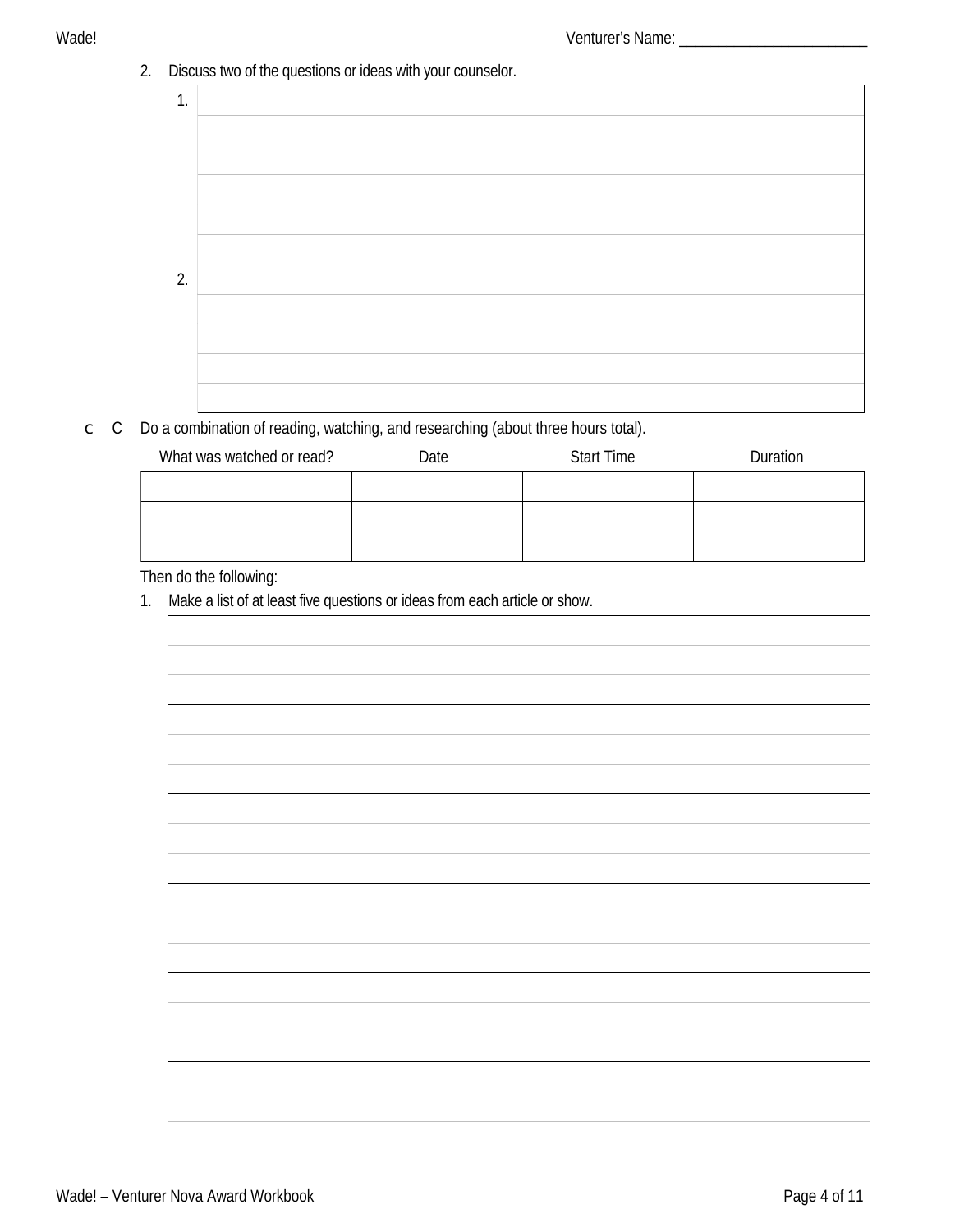2. Discuss two of the questions or ideas with your counselor.  $1<sup>1</sup>$ 



- 2. Choose ONE STEM field of interest from the following list. Complete ALL the requirements for a Venturing STEM exploration in that field. You should be prepared to discuss the role of water in the area or field you've chosen. (If you have already completed a Venturing STEM exploration in one of these fields, please choose a different field for this award.)
	- $\subset$  Chemistry

C Environmental Science

 $\subset$  Fishing

- $\subset$  Fly-Fishing
- 
- $\subset$  Fish and Wildlife Management
- $\subset$  Forestry

 $\subset$  Geology  $\subset$  Public Health

- $\subset$  Nature  $\subset$  Public Health
- $\subset$  Oceanography  $\subset$  Sustainability

 $\subset$  Weather

3. Learn how the volume of water changes as it moves from phase to phase. Do all of the following.

 $\subset$  A. Describe how you would measure the change in volume for the transition of water from liquid to ice.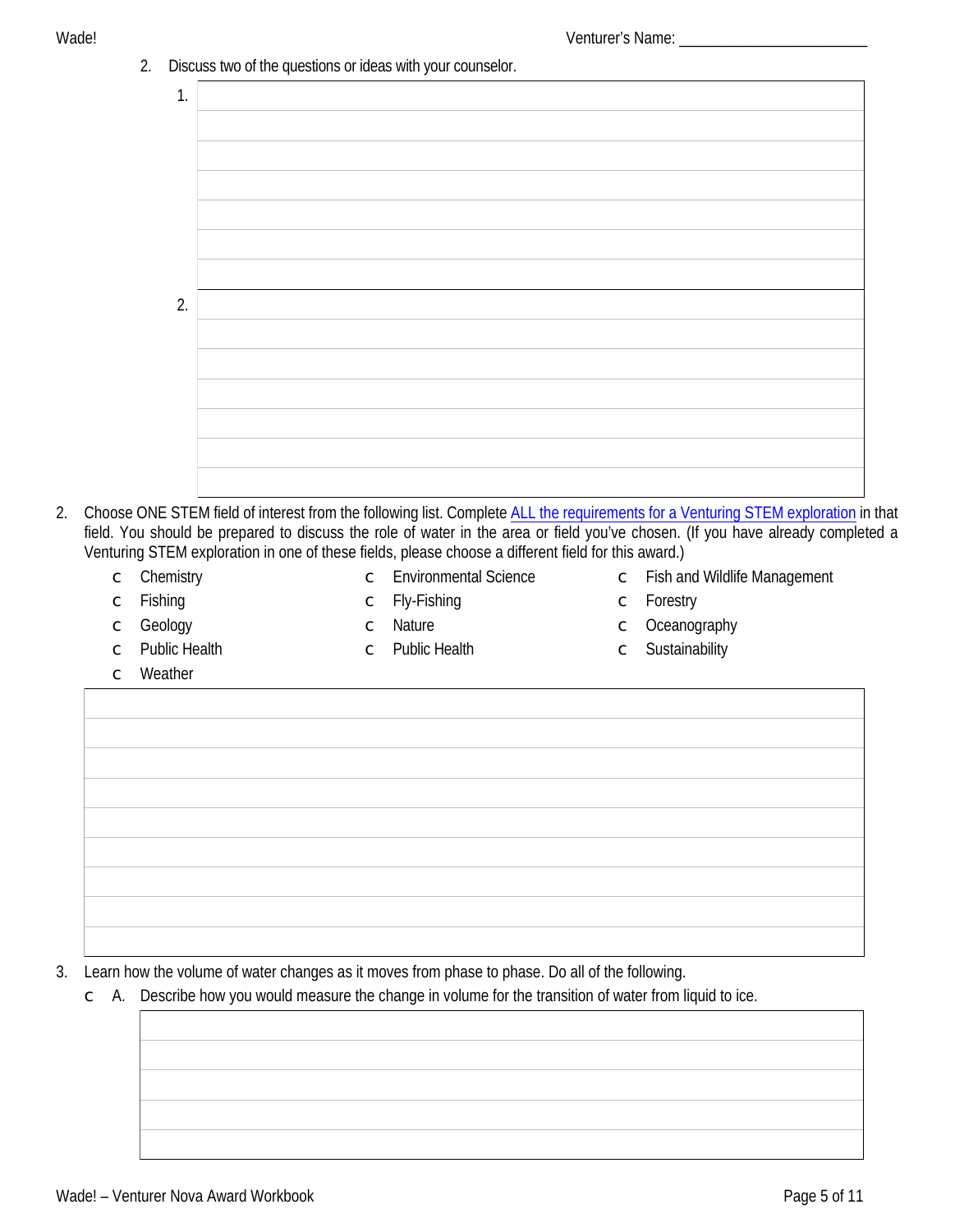$\mathsf C$ 

- B. Discuss with your counselor the effects that floating sea ice and land-based ice have on sea levels when they melt..  $\mathsf{C}$ 
	- C. Discuss with your counselor the effects that floating sea ice and land-based ice have on water tables when they melt.

4. Prepare two demonstrations of surfactants and present them to a group of Cub Scouts or other youth. Make sure to explain the science involved and how surfactants can be used in oil spill cleanup and recovery. Explain to your counselor the physical concept(s) involved.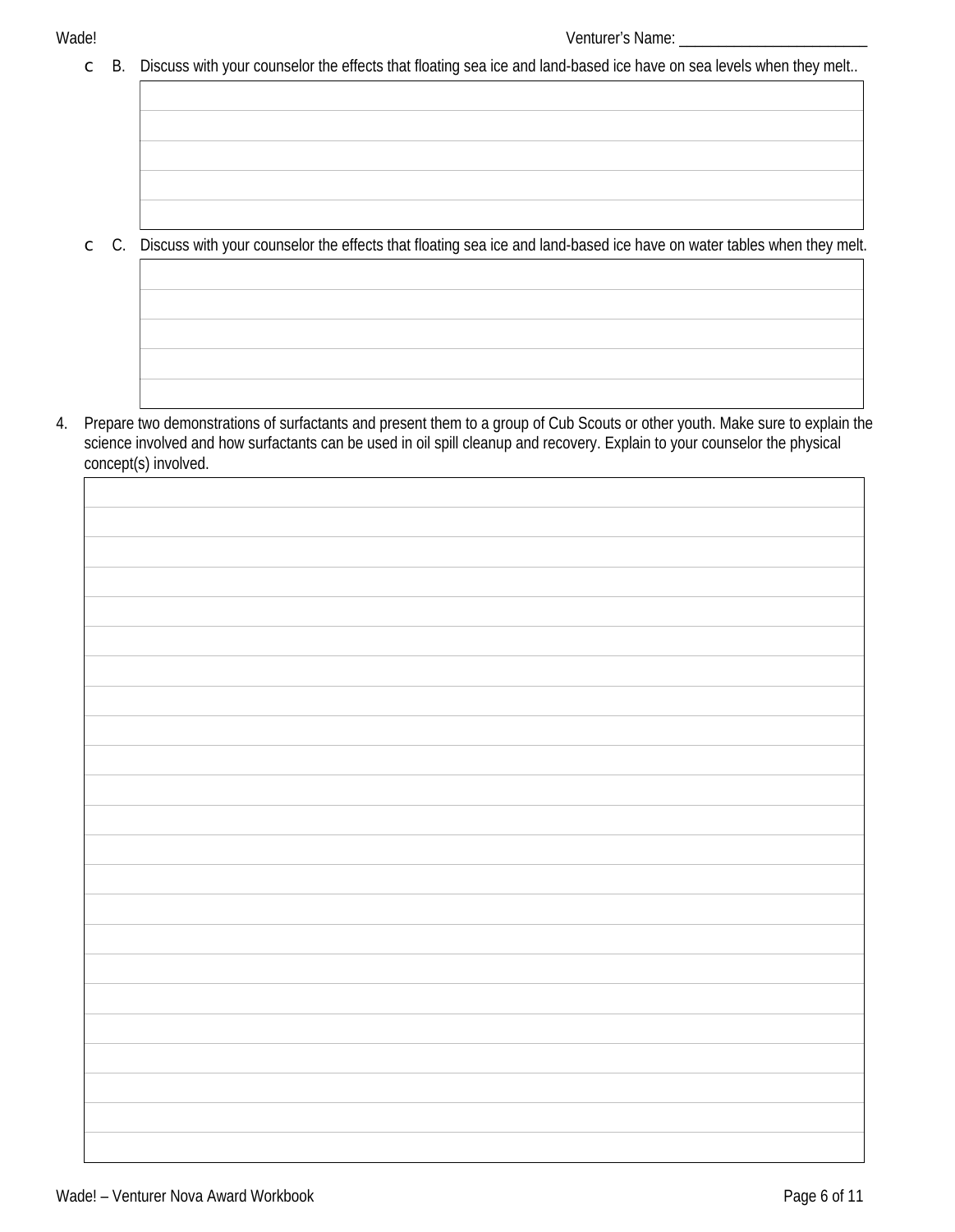- 5. Water, wetlands, and wildlife. Do ONE of the following options (A or B).
	- $\subset$  A. Identify and locate on a map the five largest bodies of water near where you live, and indicate the water flow for each. These could be creeks, streams, rivers, bayous, lakes, bays, estuaries, or oceans. The flow should culminate in the largest water body in your area.
		- 1. Identify 10 of the common invertebrates and vertebrates that are probably present in these different bodies of water.

Learn what a bioindicator is, and identify any in your system. You may choose to contact a local biology teacher, college professor, nature center naturalist, or state fish and wildlife expert, or you can use resources from your local conservation department..

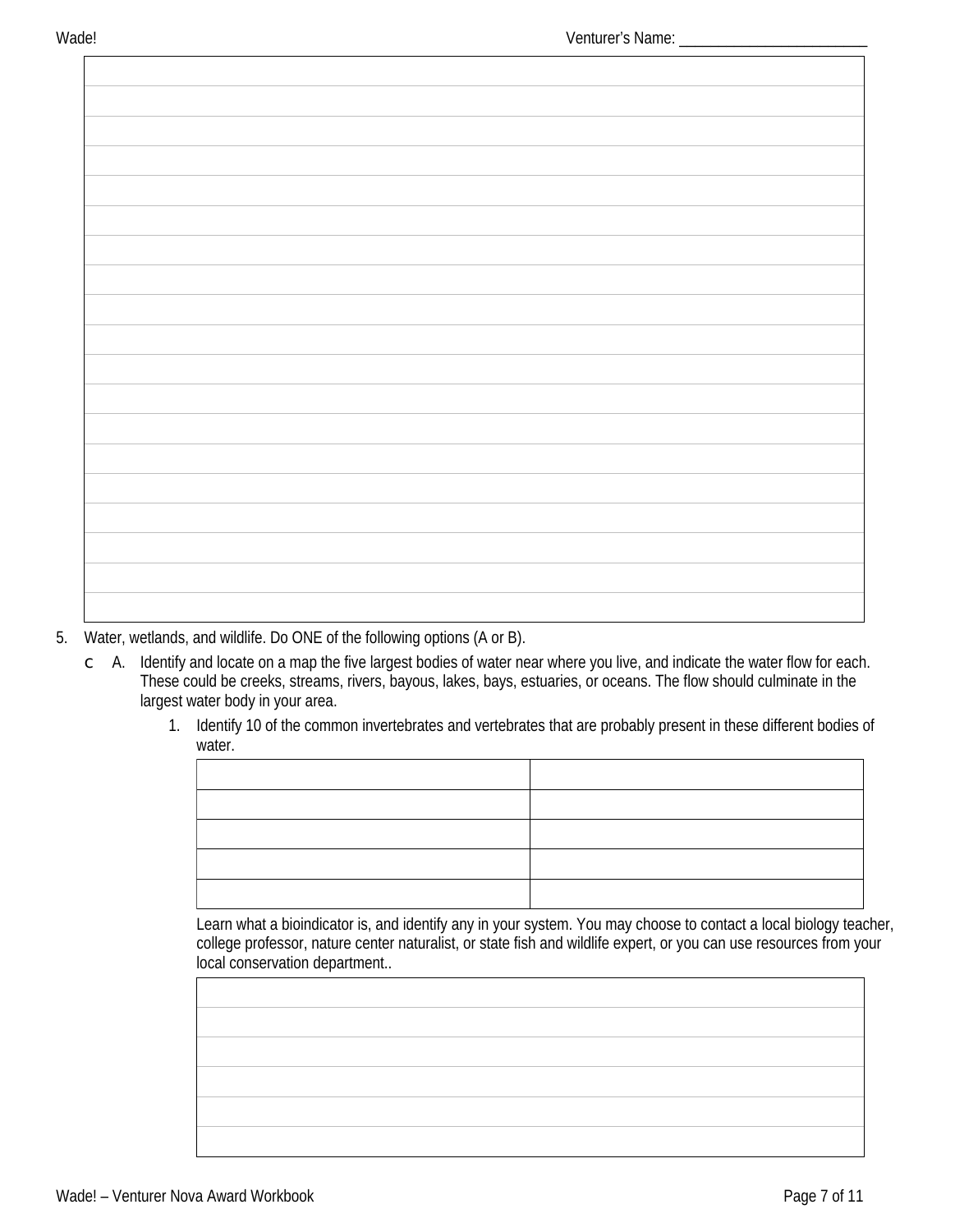2. Research the services that wetlands perform for water quality, flood control, and wildlife habitat. How can wetlands be used to complement sewage treatment plants? Discuss your findings with your counselor

| meaning be used to complement senage a cauncin plants. Disease your minings man your counselor. |  |  |
|-------------------------------------------------------------------------------------------------|--|--|
|                                                                                                 |  |  |
|                                                                                                 |  |  |
|                                                                                                 |  |  |
|                                                                                                 |  |  |
|                                                                                                 |  |  |
|                                                                                                 |  |  |
|                                                                                                 |  |  |
|                                                                                                 |  |  |
|                                                                                                 |  |  |
|                                                                                                 |  |  |
|                                                                                                 |  |  |
|                                                                                                 |  |  |

### $\subset$  B. Surface water

1. Discuss with your counselor the following concepts: a watershed and how it relates to a river basin, runoff, runoff coefficient, infiltration, point source pollution, non-point source pollution, and oceanic dead zones near the mouth of rivers.

2. Determine which river basin you live in and research (or estimate) its size. Estimate the total volume of water that falls on this watershed every minute during a 1-inch per hour rainfall..

3. Construct a chart that shows the volume of water that runs into the river as a fraction of the total rain falling on the watershed (using composite runoff coefficients). Estimate the rate of runoff in cubic feet per minute for a 1inch per hour rainfall from your home's lot or a nearby property.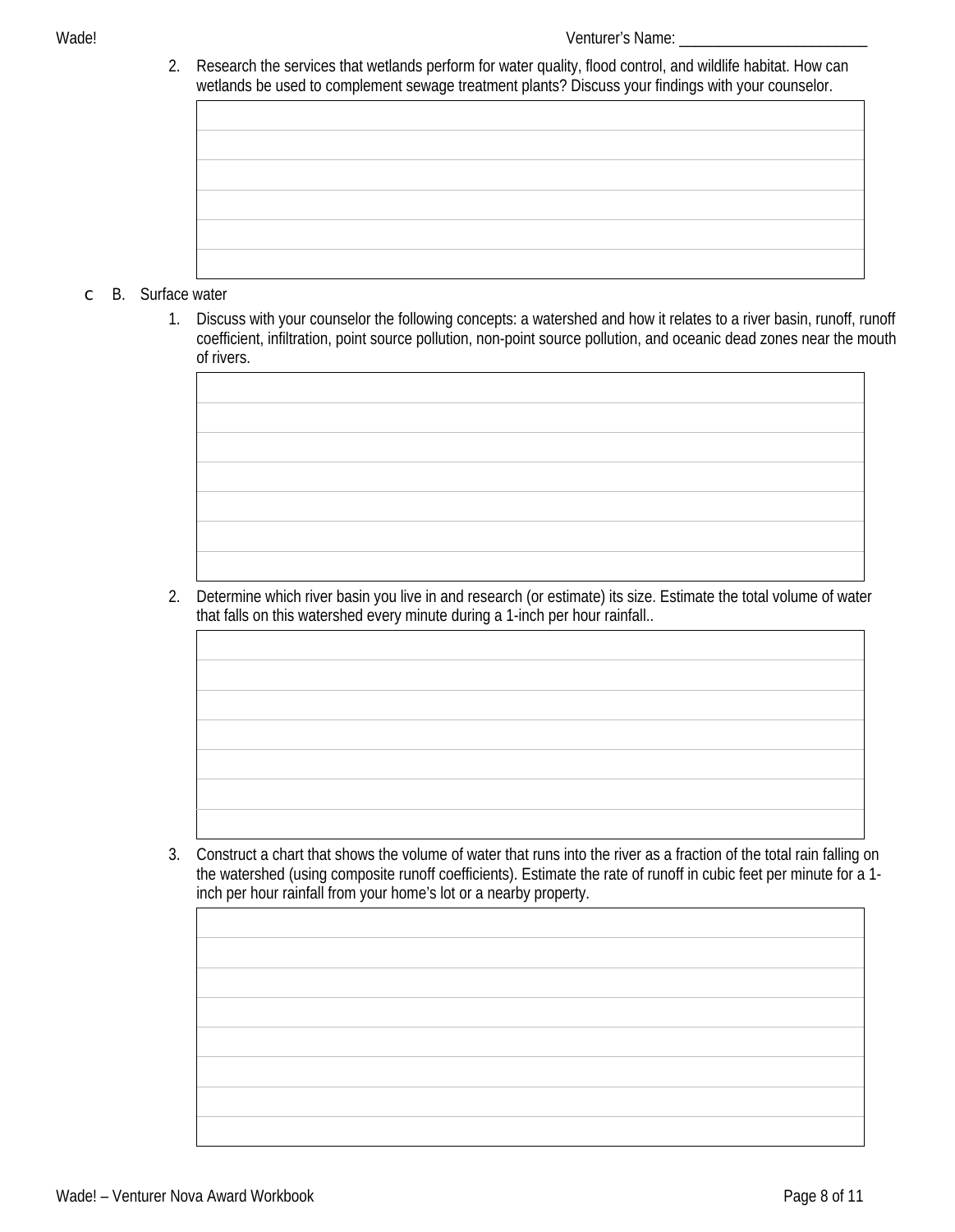4. Discuss with your counselor the implications of these calculations as they relate to the effect of changes in land use on flooding, soil moisture, erosion, and point and non-point source pollution. What are the most common types of water pollution in your area, and how are these being impacted by land use? How might these be reduced?.

**Helpful Resources:** The USGS Water Science School - https://water.usgs.gov/edu/ may be helpful in researching these topics.

- 5. Choose ONE of the following options:.
	- C A. Research a disaster involving water, such as the receding Sarichef Island in Alaska, the 2011 Tōhoku tsunami, a hurricane, coral reef bleaching, sea level rise, etc. Determine the causes of the event, the damage caused, and how the area has recovered. Find out about any remediation that has occurred to restore the area to its pre-disaster state or efforts to prevent future damage from similar events. Share the results of your research with your crew and with your counselor.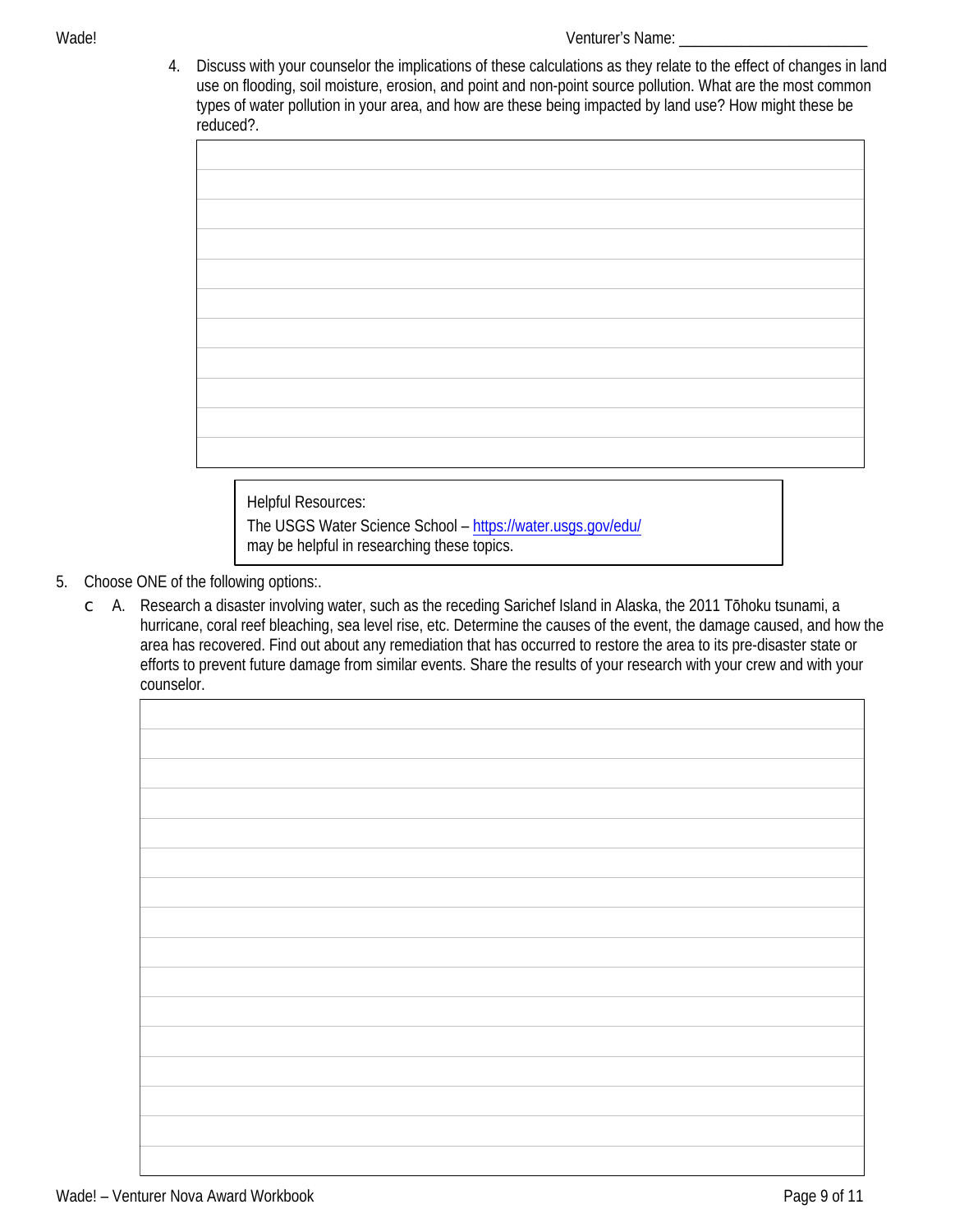#### Wade!

B. Research the major functions of a sewage treatment plant. Describe to your counselor how it reduces the impact of  $\mathsf{C}$ sewage on aquatic life. List any pollutants that remain in the water after processing and their potential impact on aquatic life..

C. Visit a place where water is being processed either by man or by nature (wastewater treatment plant, naturalist center,  $\mathsf{C}$ conservation department, etc.) and discuss the processing with a professional. Discuss with your counselor what you learned, including the aspect(s) of "STEM" that are being used.